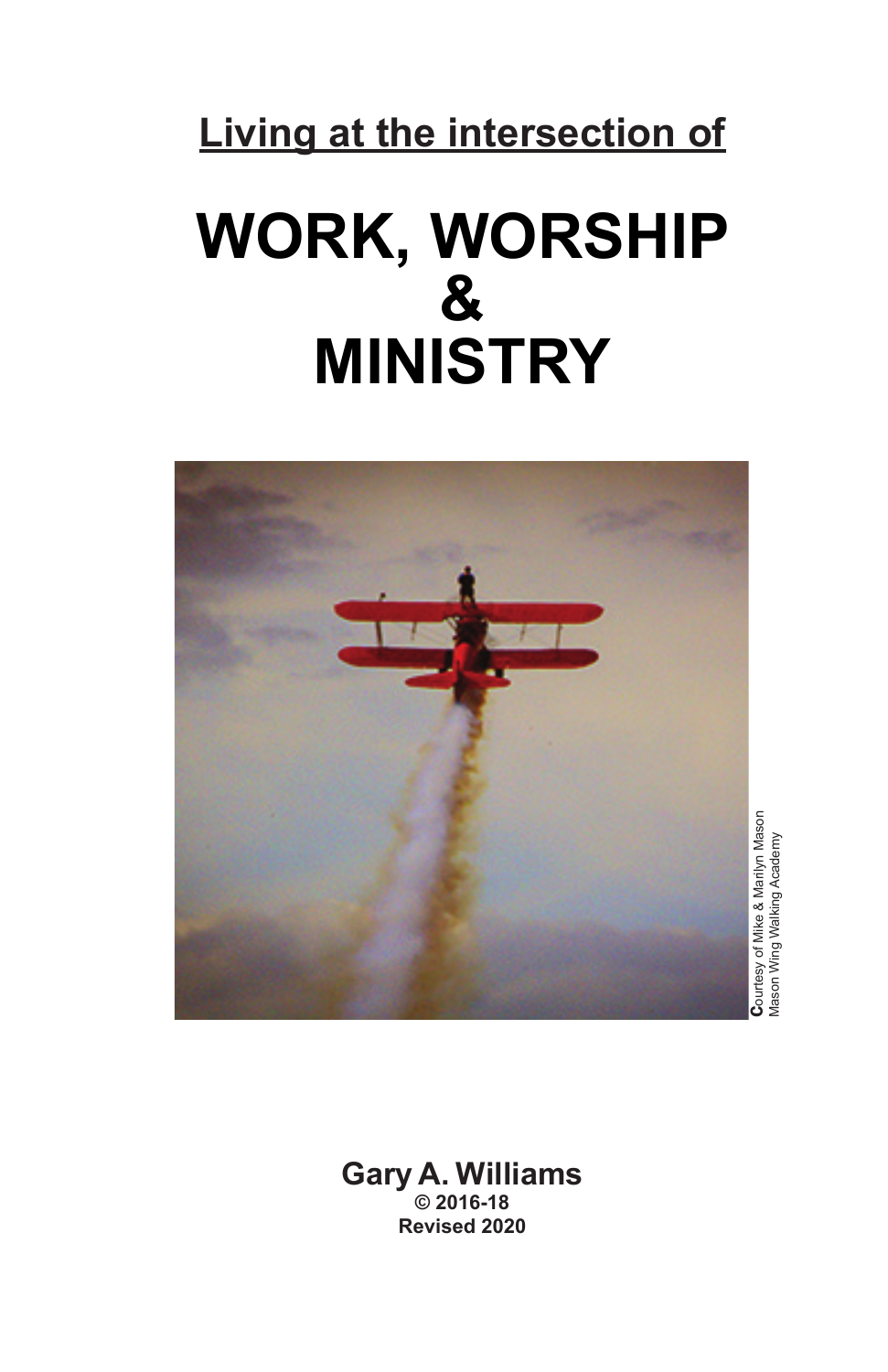*Jesus' good news about the kingdom can be an effective guide for our lives only if we share his view of the world in which we live. To his eyes this is a God-bathed and God-permeated world. It is a world filled with a glorious reality, where every component is within the range of God's direct knowledge and control, though he obviously permits some of it, for good reasons, to be for a while otherwise than as he wishes.* 

> *Dallas Willard, The Divine Conspiracy*

Copyright Gary Willliams, 2016-18, revised 2020. All rights reserved. No part of this publication may be reproduced, stored in a retrieval system, or transmitted in any form or by any means – electronic, mechanical, photocopy, recording, or any other – except for brief quotations in printed reviews, without prior permission of SNO Publishing, www.snopublishing.com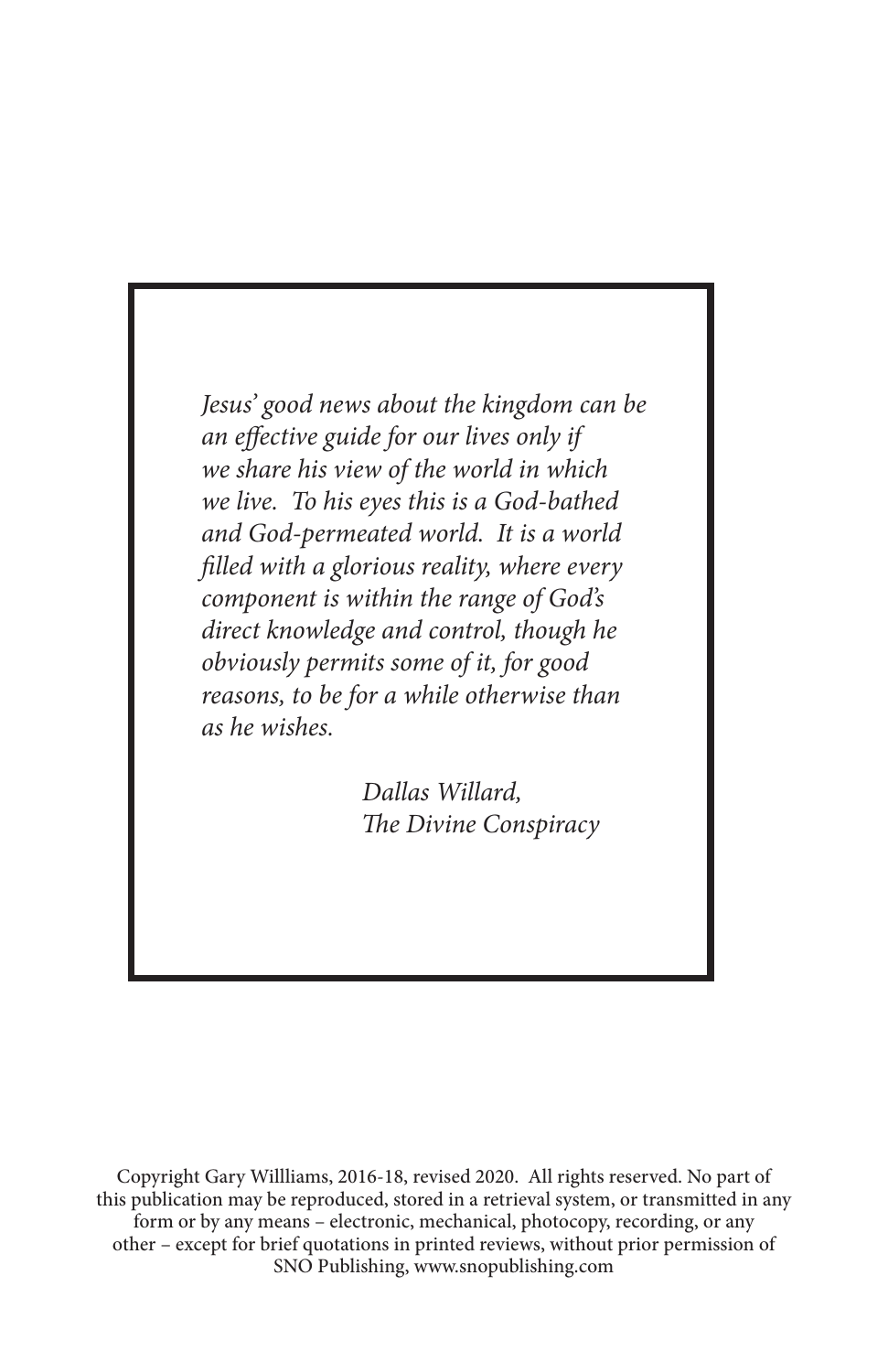*"For we are God's workmanship, created in Christ Jesus to do good works, which God prepared in advance for us to do."* 

-- *Paul the Apostle, Ephesians 2:10*

Some of us seem to know from an early age what we are<br>meant to do with our lives, especially in terms of vocation<br>ministry. Our daughter, for instance, insisted she was g<br>to be a teacher when she was still in grammar schoo meant to do with our lives, especially in terms of vocation or ministry. Our daughter, for instance, insisted she was going to be a teacher when she was still in grammar school. Now she's been one for more than 20 years. Others of us struggle with career choices long into adulthood, often trying on several for size.

 I fell into the struggler category, despite knowing Paul's promise in Ephesians and growing up surrounded by Christian family and friends. The irony is that even though I didn't know it during college and well into my career, the destination I was searching for was right in front of me all along, right at the intersection of work, worship and ministry.

 Because my experience is common among Christ followers, I thought it might be helpful to share the lessons learned during my long quest to understand how God's "good works," this Christ follower's vocation and worshiping with words and deeds all fit together.

# **The church kid heads for college**

My earliest memory is of being taken into the church nursery at about age two. At nine, I asked to be baptized at Central Christian Church in Van Nuys, California. By the time I was a 16-year-old high school senior, we were living in northern California and I was a leader and frequent teacher of our church youth group.

 Adults at church saw that interest, so when I was about to enter college several encouraged me to attend a local bible college. At the same time, teachers at my high school had observed me writing for school and local newspapers from the age of 14. They expected me to choose journalism.

 In reality, I didn't have a clue which career to select; nor did I see how ministry and worship fit into my nascent plan. After years of church lessons and sermons based on a long list of do's and don'ts that supposedly defined Christian behavior, my idea of how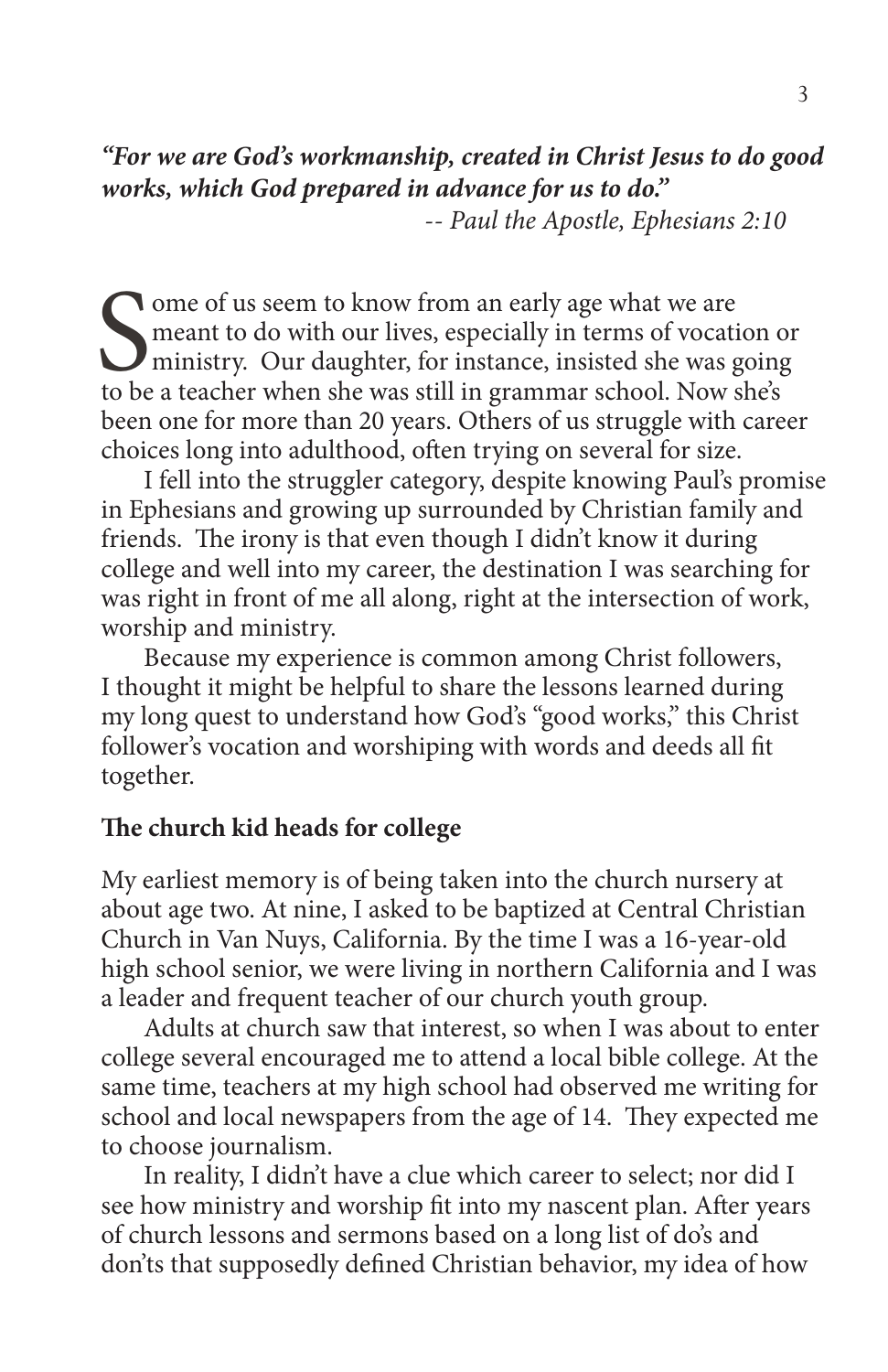to serve Christ was largely based on rules: Don't drink; don't smoke; don't dance; don't swear; but do attend church for Sunday school, morning service, youth group and evening service. And don't forget Wednesday night potlucks.

 What I did not yet understand is that following Jesus is not about living by rules and regulations. Jesus gives us life-shaping principles rooted in love. Live by those and we don't need rules.

#### **A rich young ruler**

The Gospel of Mark tells of a wealthy young ruler who is very good at keeping religious do's and don'ts. He approaches Jesus and asks: "*What good thing must I do to get eternal life?*" Maybe he is expecting Jesus to recognize his righteousness. More likely, as a man focused on rules, he just wants to make sure he hasn't missed the one that will perfect his goodness. Whatever the reason for his question, Jesus acknowledges the man's good deeds, then asks for more. He asks for the man's whole life; his obedience, his riches, his heart. This is too much for the young ruler. He walks away. (Mark 10:17-22)

 The same question comes up in Luke, when an expert in the law asks Jesus: "*What must I do to inherit eternal life?*" Jesus responds: "*Love the Lord your God with all your heart, with all your soul, with all your strength, and with all your mind; and love your neighbor as yourself*" (Luke 10:27). Here is the basis for everything a Christ follower does, be it at work, at home, in the community, or at church. No rules needed, just a commitment to love.

 When we combine Paul's statement in Ephesians 2 -- we are created from the beginning to do good works -- with what Jesus tells us about love, we have the answer to who we are and why we're alive. We are God's creations, designed to love him, love our neighbors and do the good works God has prepared for each of us.

 But knowing the verses does not mean that applying them is easy. When I was half-way to a university degree that would prepare me for my life's work, I couldn't decide which major to declare, let alone figure out which works God had waiting for me or how He wanted me to love people who weren't always lovable.

The summer before my junior year, I attempted to solve the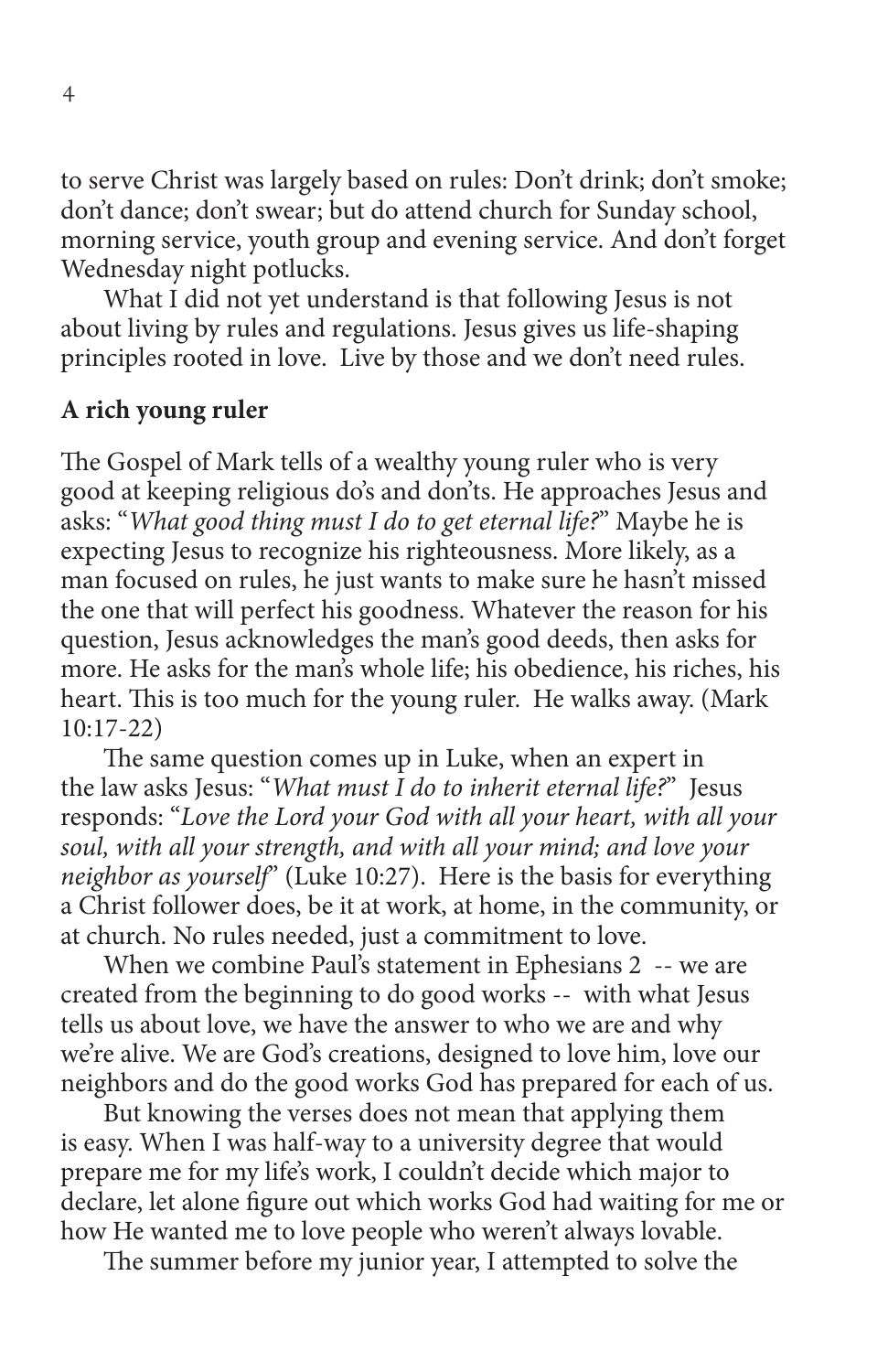vocational dilemma by taking aptitude tests and working with guidance counselors. My advisors concluded that I was not ready to select a career. That was a big help!

# **The mystery of God's plan**

Apparently, while God knew how He intended to use me, either He wasn't ready to let me in on the plan or I wasn't ready to hear it. I chose to work toward a degree in Public Relations, in the School of Journalism, simply to satisfy the need for a major.

 Back then, all of my prayers for guidance approached the subjects of God's works, my vocation and loving others as separate issues. Based on what I'd heard in church at that point, I thought they were separate. I also thought there were only three basic ways to serve God: (1) be a missionary in a foreign land; (2) a church pastor; or (3) volunteer in church ministries. I was not interested in the first two and already doing the third. Serving God in a secular job was not even on the radar.

 What I didn't know until much later is that God answered my prayers about vocation the summer I decided on Public Relations. Thanks to a classmate in the PR Department, in my junior year of college I landed a terrific part-time job with Memorex, one of the fastest growing technology companies in the area now known as Silicon Valley.

 When graduation rolled around, Memorex offered me a fulltime position in corporate communications, so I slid right into the workforce without a minute spent on job hunting. That running start led to a long career in business management, all enhanced by what I learned in PR about communicating with others.

# **Feeling grateful yet uncertain about the future**

In those early years, I thanked God regularly for providing a job I loved so much that it was a pleasure to show up early every morning and leave late every evening. Missing a key bit of biblical understanding, however, I eventually began to feel out of touch with God's plan for my life.

 The work he provided kept me so busy it seemed that weekends were the only times available for worship and ministry. The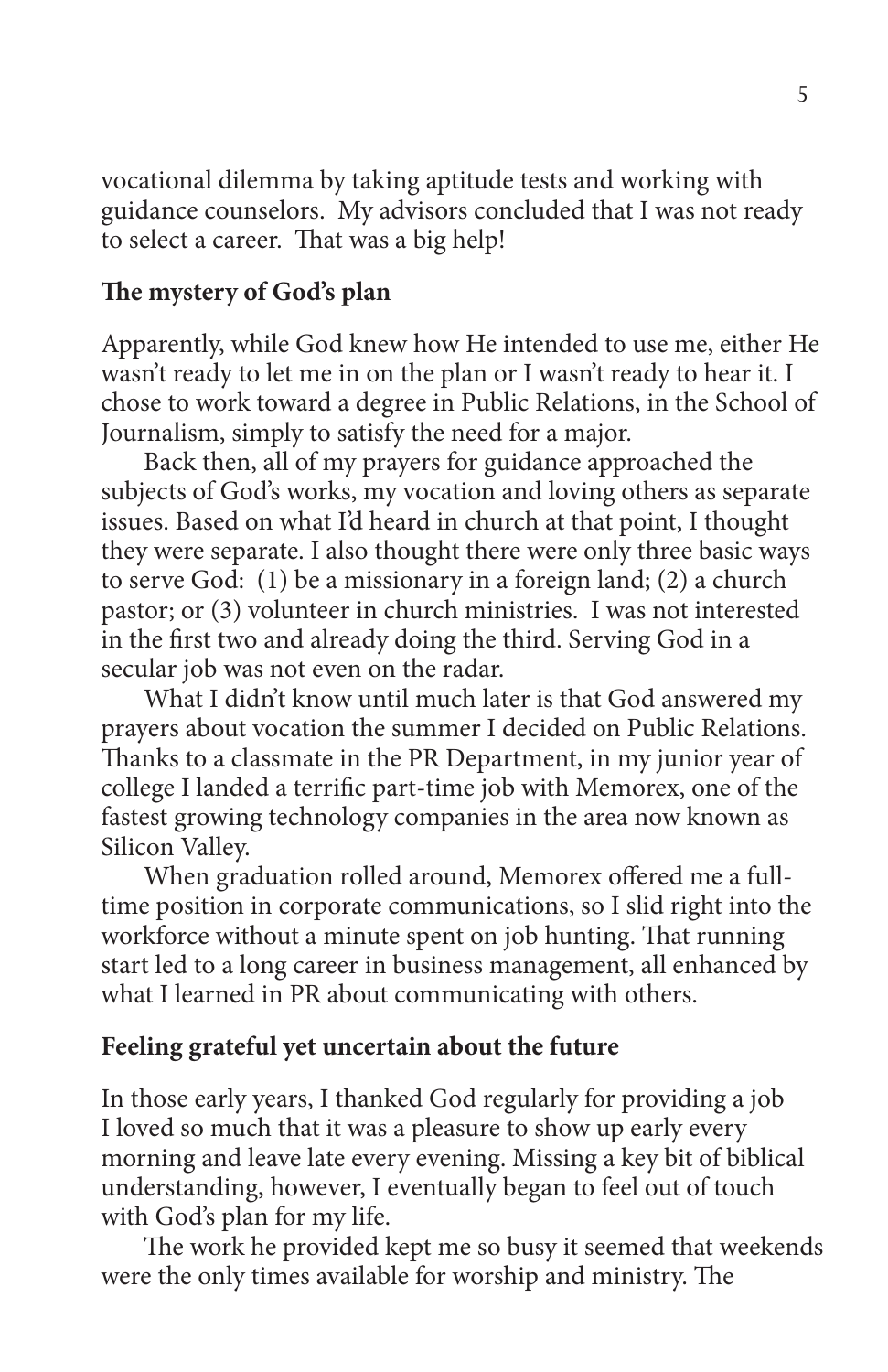problem was that I did not yet realize work, worship and ministry are not separate topics; they constantly intersect and overlap.

#### **Moving into "full-time" Christian service**

My education regarding the work-worship-ministry conundrum began to accelerate in the early 1970's, after I moved to a management job in publishing and my wife Raelene and I bought a new home in San Jose's Almaden Valley. There we began attending a church recommended by friends and soon became interested in a ministry our new pastor was developing. One of its goals was to help Christians learn to integrate faith and obedience into all areas of life. (Hmm, wonder how we ended up there?)

 I thoroughly enjoyed serving as one of this new ministry's first board of directors members, while also organizing workshops and seminars and helping publish a variety of resource materials on family issues, social concerns, small group Bible studies and many other subjects. Today the internet offers thousands of resources to anyone with a computer. In the late 1970's, our humble ministry was at the forefront of the coming information explosion.

 This new type of ministry seemed to fit me so perfectly that when our pastor left church to work full time in the new organization, I resigned from my secular job and joined him. The next four years were among the most challenging and exciting times of my life. I was, as friends pointed out, in "full-time Christian service." I had arrived! This was the God-given career in ministry I longed for. Or so I thought.

#### **Attitude adjustment needed?**

In year four, the ministry was almost six months behind on our modest salary and organizational issues were creating tension. That's when a management recruiter I knew from Memorex "just happened" to phone me. He had a corporate staff opening at Calma, a fast moving high tech company that fit me like glove. After much prayer, I left the ministry God had provided and moved back into secular work that I also believed was a gift from God. Why then did I feel like a failure at the ripe old age of 34?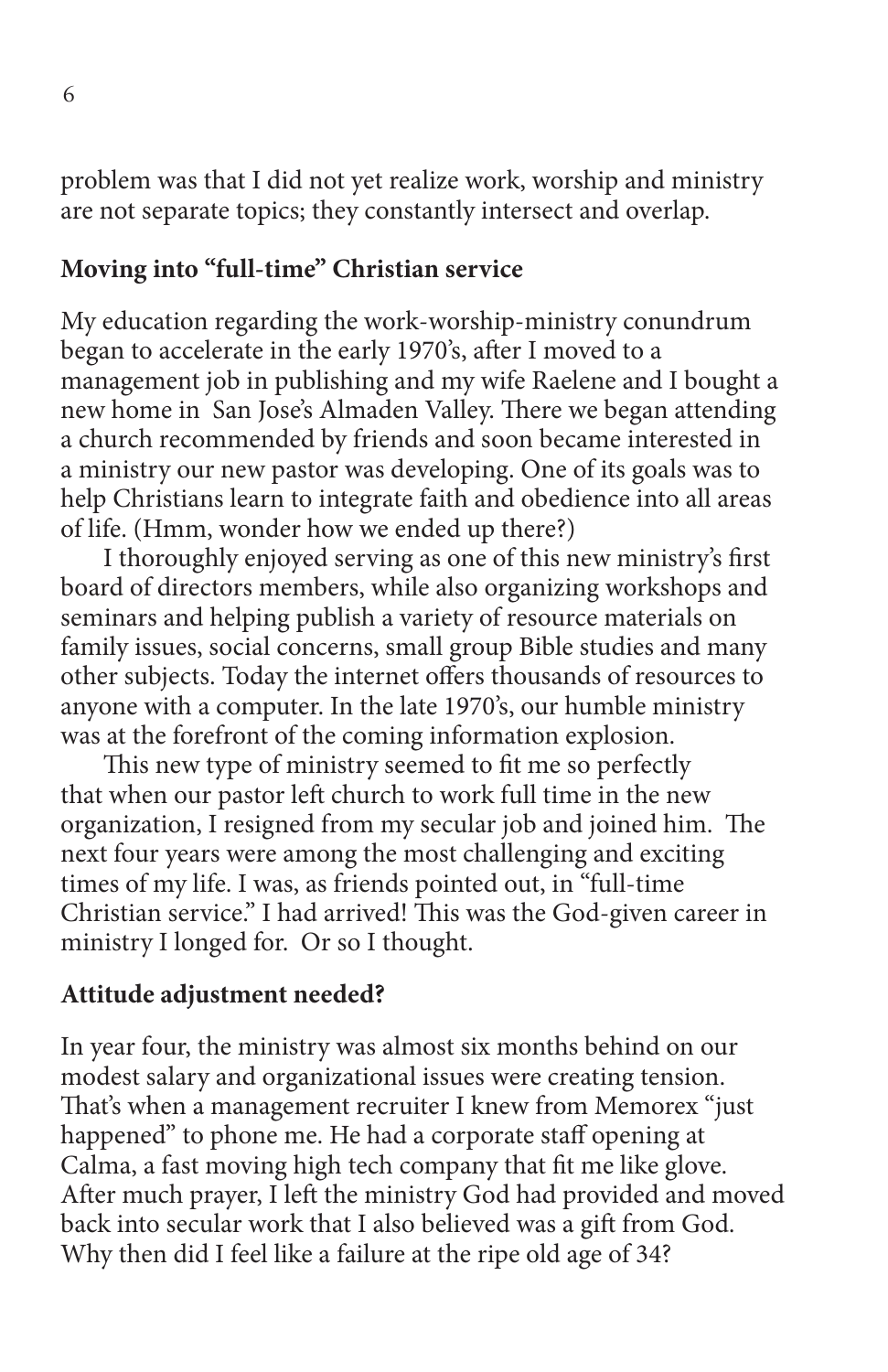My attitude was wrong, plain and simple. I should have looked at my job change as a new ministry opportunity. Instead, I slipped back into business mode. Once I readjusted to corporate life, I found that the new company was an exciting place to work. Recognition, promotions and money came quickly.

 Within 18 months I was V.P. of Corporate Communications, with a large staff and heavy responsibilities. Immersed in the challenges of my new job and working long hours, I seldom had time to think about spiritual matters during the week. When I did, there was guilt that I was no longer in "full-time Christian service." I had tasted "real" ministry and felt the loss keenly.

 The people at work knew I was a Christian primarily because I went to church and didn't drink, swear, or tell off-color stories. Instead of getting to know them on a personal level, as Jesus modeled, I did my job and then headed home to use after-work hours for family and church relationships. My "religion" became a wall that separated me from many of the people I spent the majority of my time with. It doesn't take a psychologist to understand why I felt like a fish out of water at work and in the swim of things (sorry) when volunteering at church or in faith-based ministries.

 During this time, my wife and I purchased her father's one-person sign business. It wasn't long before she began to add employees and develop it into a designer-builder of large corporate sign systems. She was having fun, but I was not. I was still internally conflicted, convinced God wanted me in some sort of special ministry, yet believing He was also directing me to challenging and lucrative secular work that fit my skills and experience.

#### **Our business becomes a lab for learning to follow Jesus at work**

By the mid 1980's Raelene had grown our company to the point that it was large enough to support our family of four. My solution to the work-ministry dilemma was to again leave the corporate world, this time to work half-time in our business and half-time as an unpaid volunteer management consultant for two local ministries. As our business continued to expand, though, I once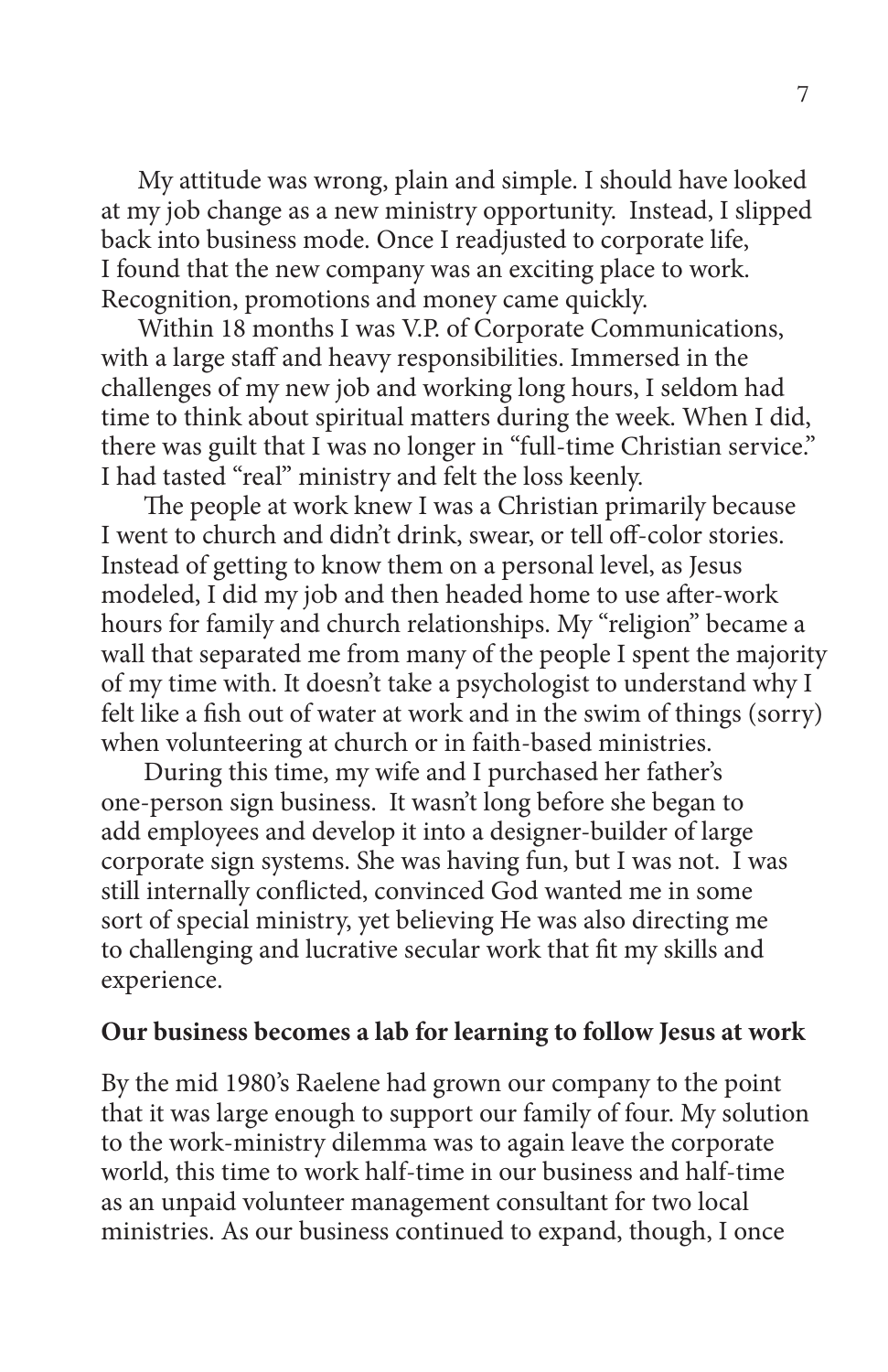again found myself working full time at our company and volunteering after hours.

 The difference this time is that Raelene and I did a lot of talking and praying about what our company should look like as both a vocation and a ministry. We knew from experience that organizations tend to reflect the personalities and styles of their most senior managers, be they presidents, CEOs or pastors. We wanted to reflect the character of Christ to clients, employees, suppliers and everyone else we met through the business. To do that we had to consciously make it our highest priority to serve God, even when such service conflicted with profit.

 Because every business and work situation is different, there is no formula for turning work situations into ministry opportunities. The best advice we heard was to stay close to God and allow Him to bring the opportunities to us. It is our belief that God often gives us the gifts we need to do His work when we need them. Because of this we tend to give a higher priority to the needs we see around us than to figuring out how to use our perceived skills or gifts.

 It is probably not a coincidence that the first chapter of Joshua has been stuck in my mind for several decades. In it, God instructs the newly appointed leader of the Jewish nation how to be successful: *"Be strong and very courageous. Be careful to obey all the law my servant Moses gave you; do not turn from it to the right or to the left, that you may be successful wherever you go. Keep this Book of the Law always on your lips; meditate on it day and night, so that you may be careful to do everything written in it. Then you will be prosperous and successful. Have I not commanded you? Be strong and courageous. Do not be afraid; do not be discouraged, for the Lord your God will be with you wherever you go."* (Joshua 1: 7-9)

 To me, as a follower of Jesus, the Joshua passage means God wants me to spend regular time studying and meditating on his Word, praying (talking *and* listening) and making time to listen to and encourage other Christ followers. We had plenty of discouraging days, especially when our business fell to almost nothing for several months after 9/11 shocked the nation. What motivated us to be "strong and courageous" was God's promise that He would never leave or forsake us.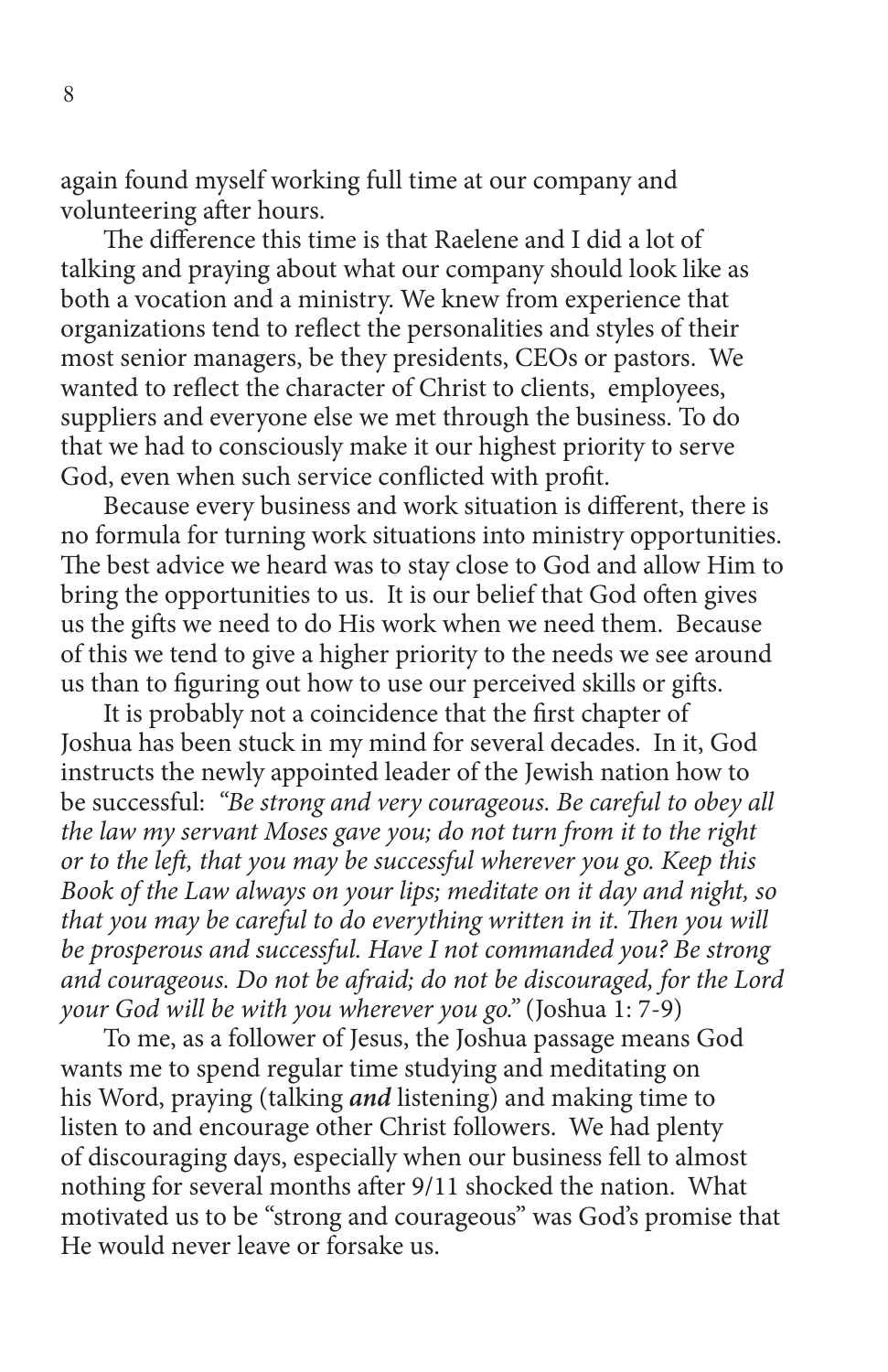#### **Representing God at work … and being represented by employees**

The parallel between us representing God in the world and our employees representing us did not go unnoticed. How our employees behaved with customers, suppliers, business neighbors and each other reflected on us, just as our behavior reflected on God.

 A scene from Mel Gibson's movie, *The Patriot*, illustrates the point. British General Cornwallis catches a subordinate officer acting badly and barks at the man: "You serve me and the manner in which you serve me reflects on me!"

 How true! Our behavior reflects on the one we serve, whether it is God, an employer, or someone else. When we're the ones in leadership and, in a sense, being served, our behavior still reflects on God and sets a tone that ripples on down the line.

 Desiring to serve God through our company shaped our management style and more. We took a hard look at workplace policies and practices, the character and skills of those we hired, how we shared profits with them, how we treated employees, suppliers and customers and every other aspect of our business. We did not ask about religious views when hiring; our goal was to employ the best people we could find, trusting a thorough vetting process undergirded with prayer.

 Because maintaining a culture based on personal and corporate integrity was a priority, integrity was at the top of our list when hiring. And we didn't stop there. We wrote our philosophy into our employee handbook, talked about it when orienting new employees and reviewed it during regular employee meetings.

#### **Actions speak louder than words**

Even though the company culture was guided by Christian principles, we did not advertise our faith. If someone asked, we answered; otherwise, we let our lives do the talking. We designed, built and installed architectural sign systems for corporate clients, most of whom were over worked and over stressed in the go-go environment of Silicon Valley. Because a large percentage of our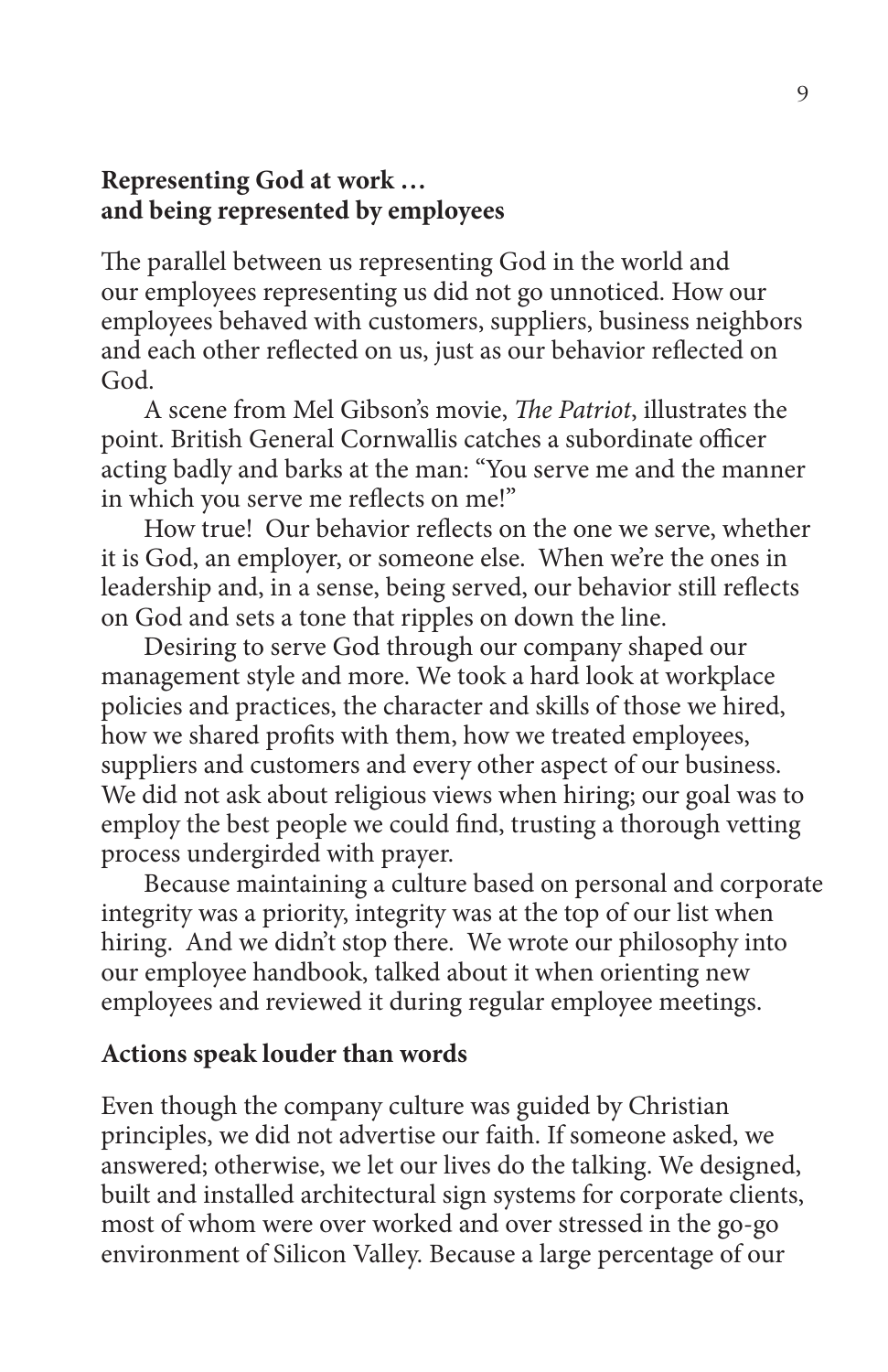clients were repeat buyers and we got to know our suppliers pretty well, we developed personal relationships with a lot of men and women who didn't know much about Jesus.

 I think it's safe to say that the majority of them, if they thought about faith matters at all, liked Jesus the teacher, didn't' see him as God and were thoroughly confused about the Good News he taught. It was also clear that these people had carefully tuned antennae and were constantly on the lookout for Christians whose practices did not match up with what they thought to be true about Christian beliefs and practices.

 Over time, our suppliers, clients and employees began to comment that working with us was different … in a good way. Some began to ask what motivated us or why we made certain decisions that surprised them. Their questions opened the door to sharing our faith as part of our regular interactions, when we were invited to speak and they were ready to listen.

## **Leaning on God**

What we learned from our 20-plus years as business owners is that God wants us to lean on him, not our own abilities or resources. The economy will go up and down. People will say and do hurtful things. Jobs won't always go smoothly. Some clients will be more difficult to work with than others. Family members will get sick or injured. Loving the unlovable will continue to be a challenge. We will make mistakes, personally and professionally.

 When we choose to follow Jesus daily, God doesn't take away all the hard parts of life. What He does is use the tough times to refine us. As He sweats out our impurities, we begin to change how we feel about -- and respond to -- life's challenges. It becomes easier to let go of hard feelings, let go of stress and rely on the unfathomably deep love of God to pull us through even the most difficult times.

#### **Working worship into the mix**

By the summer of 1993, 25 years after earning my degree, I was finally beginning to put the pieces together. I finally realized that my primary ministry occurs most naturally where I spend the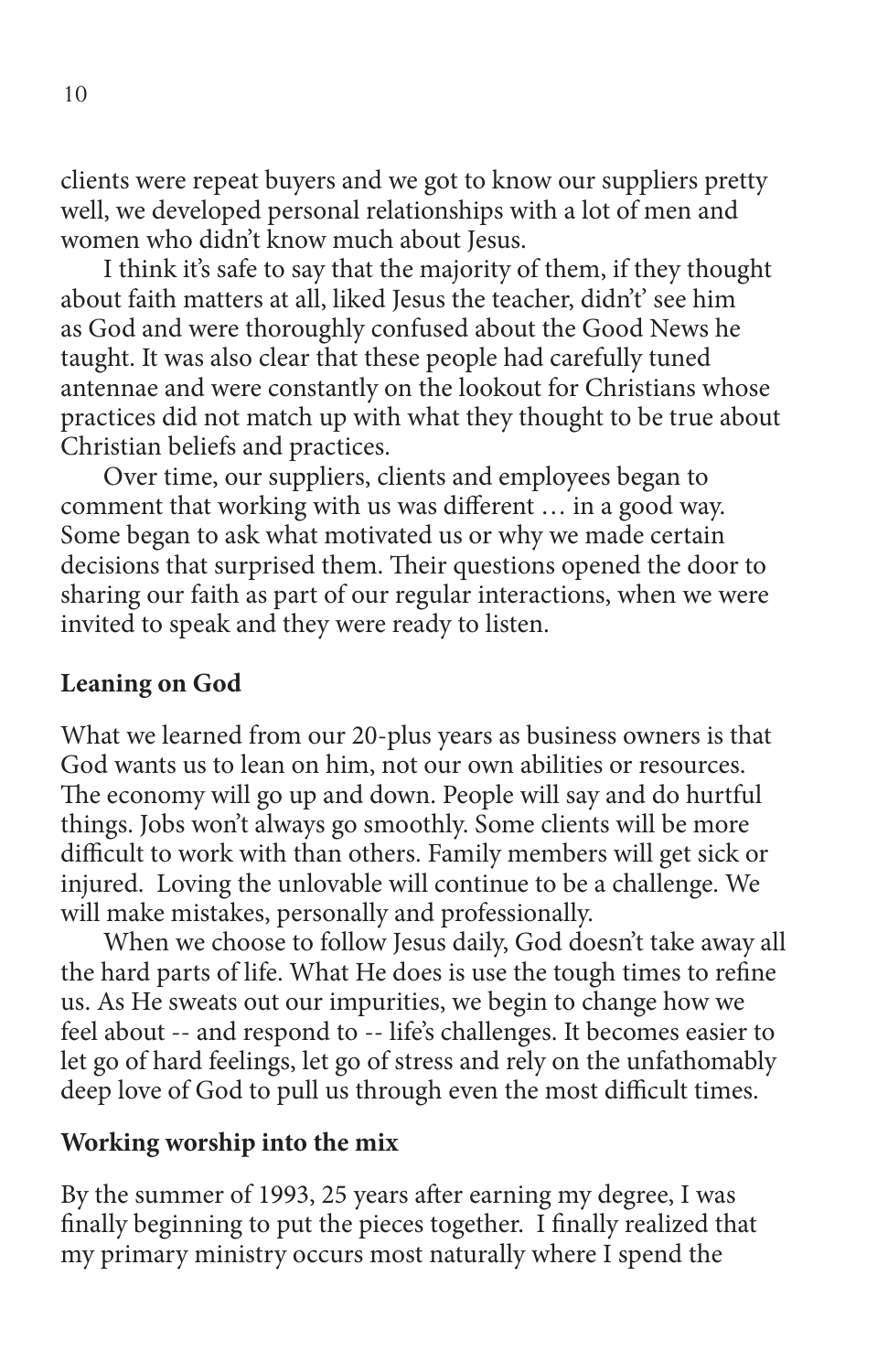most time. When my time was spent in the workplace, there were plenty of opportunities to do "good works" for God.

 Another piece of the puzzle came into focus after I led a brief study on worship to open an elders' meeting. During our discussion, I noticed that our focus was almost exclusively on the type of worship that happens in church settings or in private. We all spoke of worship that touches our emotions and gives us the feeling of connecting to God, such as communion, singing, praying and praise. We were so zeroed in on how worship affects the worshiper, we completely overlooked that loving the people God brings into our lives is also a key element of worship.

#### **The blunt words of James sink in**

A few weeks later, this point was reinforced when re-reading the Book of James while preparing to speak on work and worship at a church men's retreat. It was like being hit in the face with a bat. SMACK! Okay, I get it … finally. When James writes about "true religion" in Chapter 1 he's really describing "true worship." How could I speak about worship at the retreat without including the type of worship that occurs at work?

#### **Worshipping with our everyday behavior**

God wants us to love him (an act of worship) and He wants us to love others (also an act of worship). If the latter were not true, James could not have written that true religion consists of controlling the tongue, assisting orphans and widows and keeping oneself unspotted from the world. What speaks to me from this text is that worship can't be separated from everyday life.

 James' words mesh perfectly with what Paul writes in Romans 14:8: *"Everything we do is worship, so whether we live or whether we die, we are the Lord's."* 

 Here, thanks to James and Paul, is the key. Work, worship and ministry are not separate aspects of life that we somehow juggle to keep in balance while following Jesus and living in the world. In reality, work, worship and ministry are subtopics under this main heading: "Living for Christ."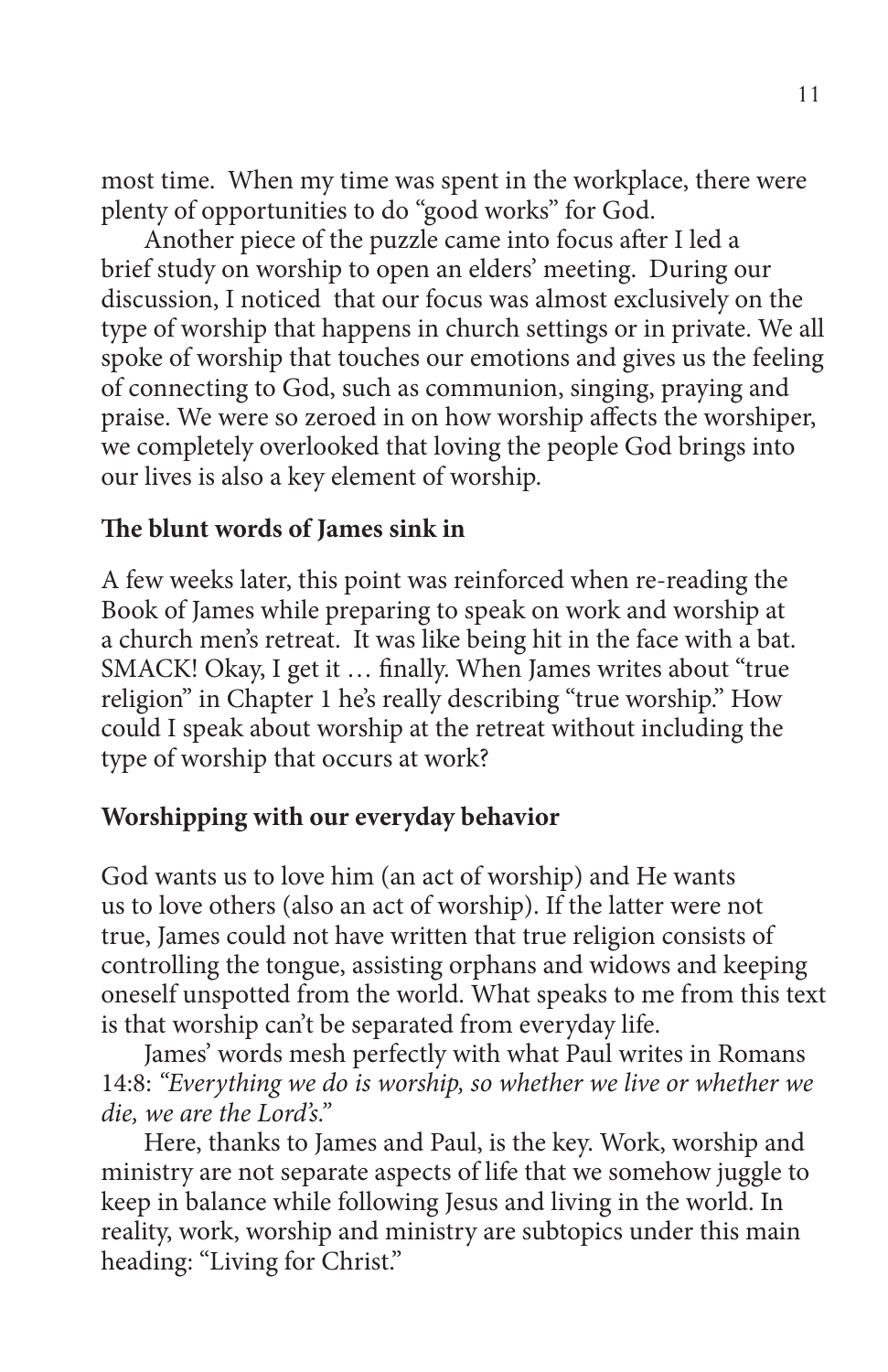It's a form of worship when we choose to eliminate hurtful behavior such as cutting remarks, gossip or words designed to elevate us at the expense of others. It is worship when we choose to help those in need. Preaching and teaching can be acts of worship. Making tents to earn a living, as Paul did, can be worship. Doing our jobs well can be worship.

 Jesus never belittled people or used them for personal gain. He didn't seek revenge. He didn't get caught up in choosing to make money at the expense of the Gospel. He didn't shy away from work that was beneath him (washing feet) or an assignment that was painful beyond our imagination (the cross).

 He didn't use his power to elevate himself above others or to force others to do his will. On the contrary, his love for his Father and for all of humanity demonstrated what it means to be God's image bearer in the world, an assignment he passed on to us before rejoining his Father in Heaven.

 Jesus doesn't want us to retreat from the world or hide our faith so we never run the risk of offending someone. He intends that we, his people, stand out in ways that reflect who he is and why he came to live on this earth. Unfortunately, there is no onesize-fits-all plan that tells us how to represent him. The best way I know to imitate Jesus — or anyone else — is to study his words and behavior. In this case, that means spending quality time reading about, meditating on and talking with Jesus.

#### **Representing Christ at work is a tough assignment**

For some reason, following Jesus out of church and into the workplace is one of the more difficult things we are asked to do. Maybe there's an inner voice that tells us our work behavior isn't consistent with our faith. Maybe it's how we treat those who provide services to us or whose jobs are lower in the hierarchy than our own; how we behave around members of the opposite sex; or the decisions we make when workplace ethics conflict with our Chrisitan ethics.

 Another factor that makes it difficult to introduce Jesus into the workplace is fear of how we'll be judged against the perceptions and biases of those who don't share our faith. Our sense of self should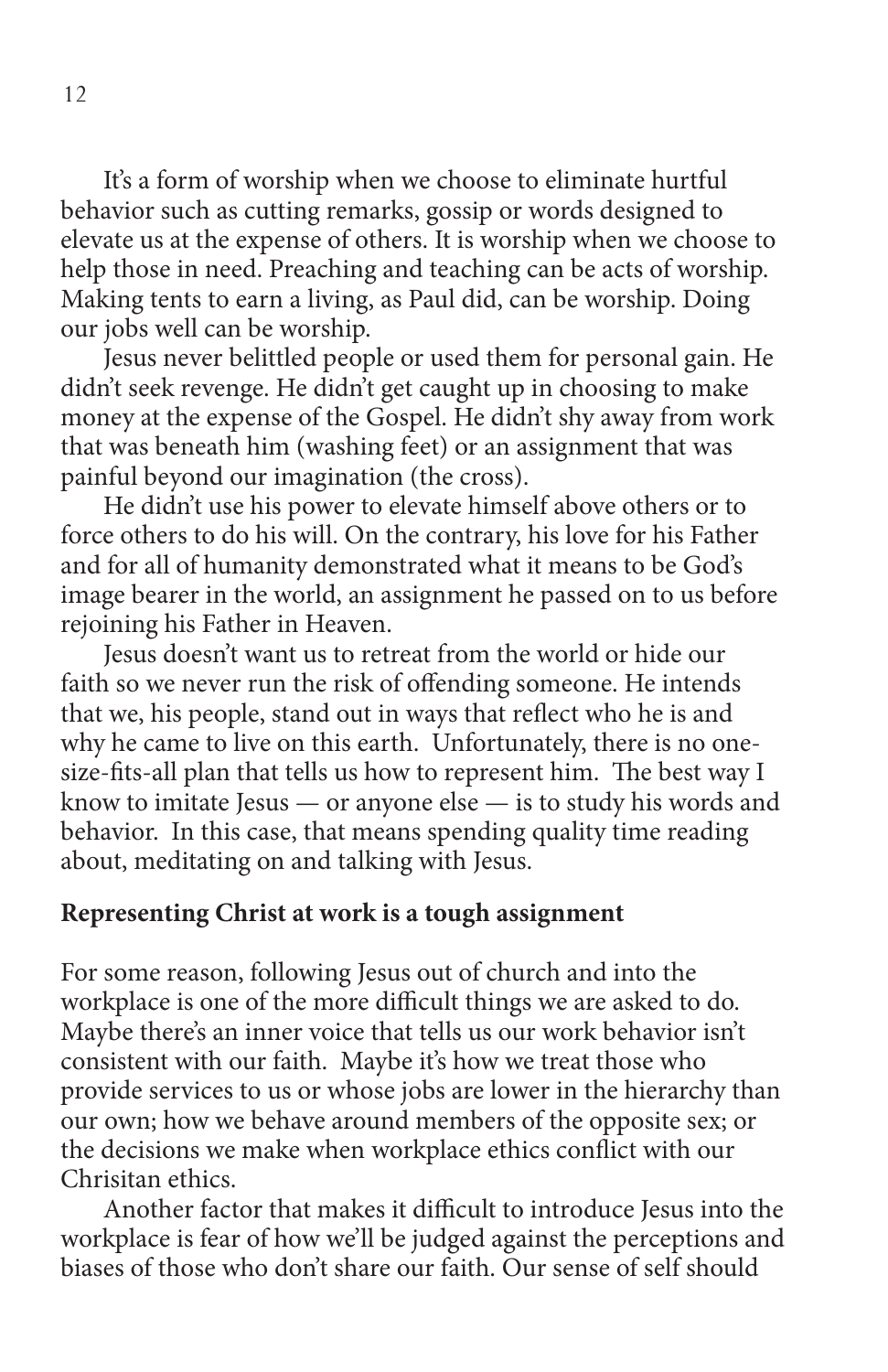not be affected by how others view us or the jobs we hold, but ignoring what others think is easier said than done.

 Richard Reeves, a nationally syndicated newspaper columnist, wrote this about work: "I work (for now, anyway), therefore I am … More often than not, Americans meeting each other for the first time begin conversation by saying, 'What do you do?' – meaning, of course, what is your job, your work, your title, your identity? What do you answer if you have no work? I don't mean that as an economic question. For Americans it's a psychological, even spiritual question."

## **A mid-life identity crisis**

Could my work lead to an identity issue? As a follower of Jesus, I felt safe from this type of crisis until soon after leaving the corporate world to work in our company. When delivering a package of small office-door signs to the law firm of a friend, the receptionist asked: "Are you the sign messenger?" Her simple question stopped me cold. I wanted to say, "No, I own the company," or "No, I'm a friend of your boss."

 Accustomed to thinking of myself as one who planned strategies and tactics and gave direction to others, the receptionist was seeing me as a courier. All at once I realized I was no longer a "suit," as our employees used to call me. For a moment, I was lost for an answer; I didn't know how to view myself. That instant is forever impressed on my memory. Belonging to the family of the Creator of the Universe should have been enough status but in that moment it wasn't and the realization felt awful.

 That day became a turning point for internalizing — moving from head to heart — all the scriptures I'd read that established my true identity as a follower of Jesus. From there on out, I was determined that another person's perception of me would never again test my sense of identity as one who is first and foremost beloved by God.

#### **Seeing others for who they really are**

During the time when I was coming to grips with how to see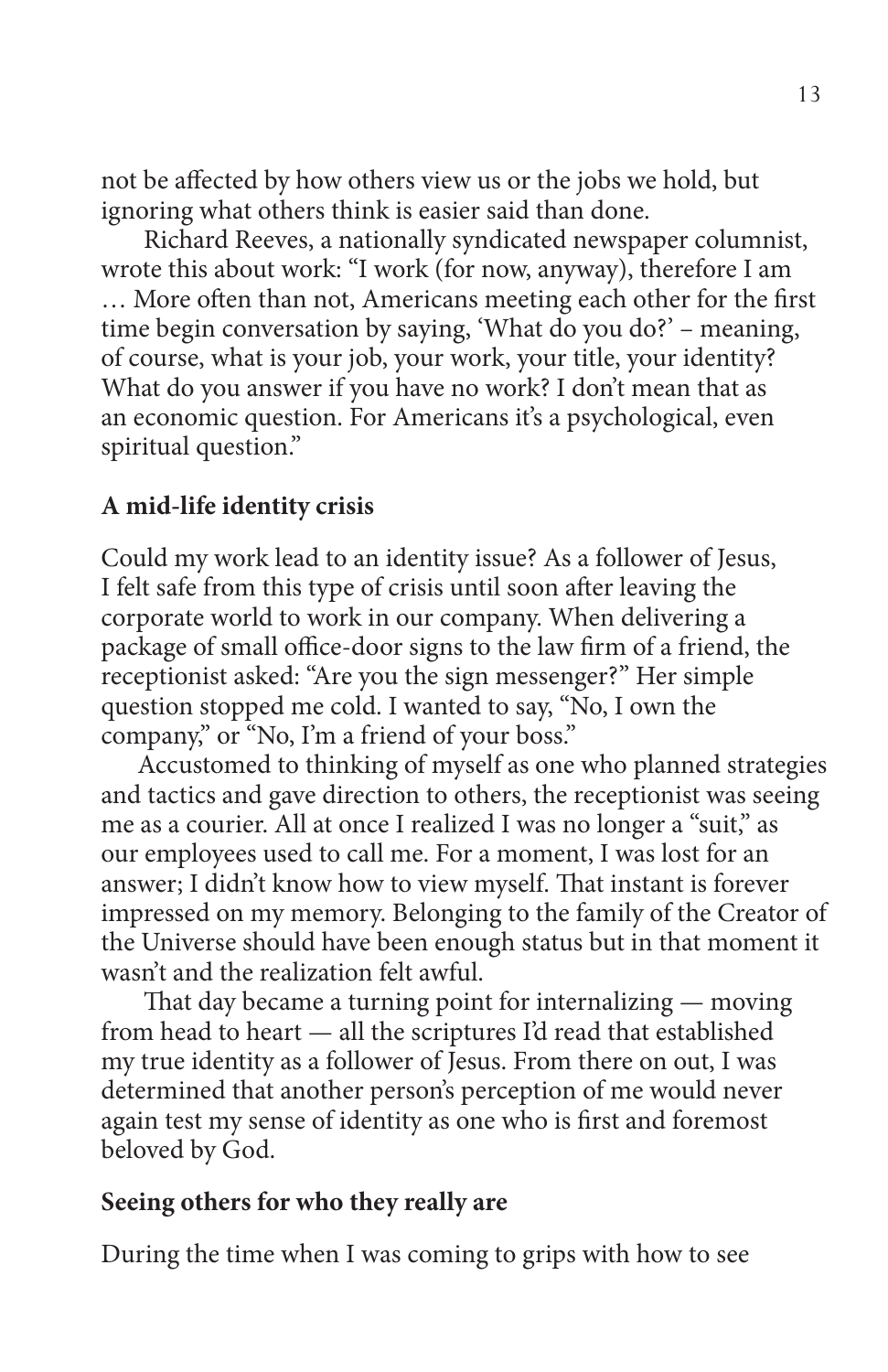myself, I heard a recorded talk by Dr. Anthony Campolo. His insights moved me from thinking about my place in God's Kingdom, to considering how I interact with other people.

 What grabbed my attention was Dr. Campolo's explanation of the judgment day parable found in Matthew 25. Referring to himself as the "Son of Man" and the "King," Jesus tells how some are welcomed into his presence at judgment day (the righteous) and others (the unrighteous) are sent to the "eternal fire prepared for the devil and his angels."

 When the Son of Man is asked by the righteous what they did that the unrighteous did not do, he tells them he was hungry and the righteous gave him food. He was thirsty and the righteous gave him drink. He was a stranger and the righteous welcomed him. He was naked and the righteous clothed him. He was sick and the righteous visited him. He was in prison and they came to him.

 The righteous are stunned. They ask when they did these things for Jesus? He responds that whatever they did for others, they did for him. In other words, explains Dr. Campolo, every encounter with another human is an encounter with Jesus and an encounter with Jesus is an encounter with God.

 "People are not God", says Dr. Campolo, "People are not Jesus. But the God who died on the cross is a God who comes at us through people. If you can't love Him in people, I contend that you can't love Him. 'As you do it unto the least of these, my brothers and sisters, you do it unto me.'"

 In my own words, not those of Jesus or Dr. Campolo, this remarkable parable says that God experiences the love we show to our fellow humans as though we are loving Him directly. That's a mind boggling principle, especially as we are asked to apply it when surrounded by men and women with conflicting ethical and moral values, personal ambitions and cultural expectations. In other words, a typical work environment.

#### **Seeing ourselves as God sees us**

Our culture teaches us to pay close attention to our personal identities; how others see us and how we see ourselves. But the more important question is this: How does God see us?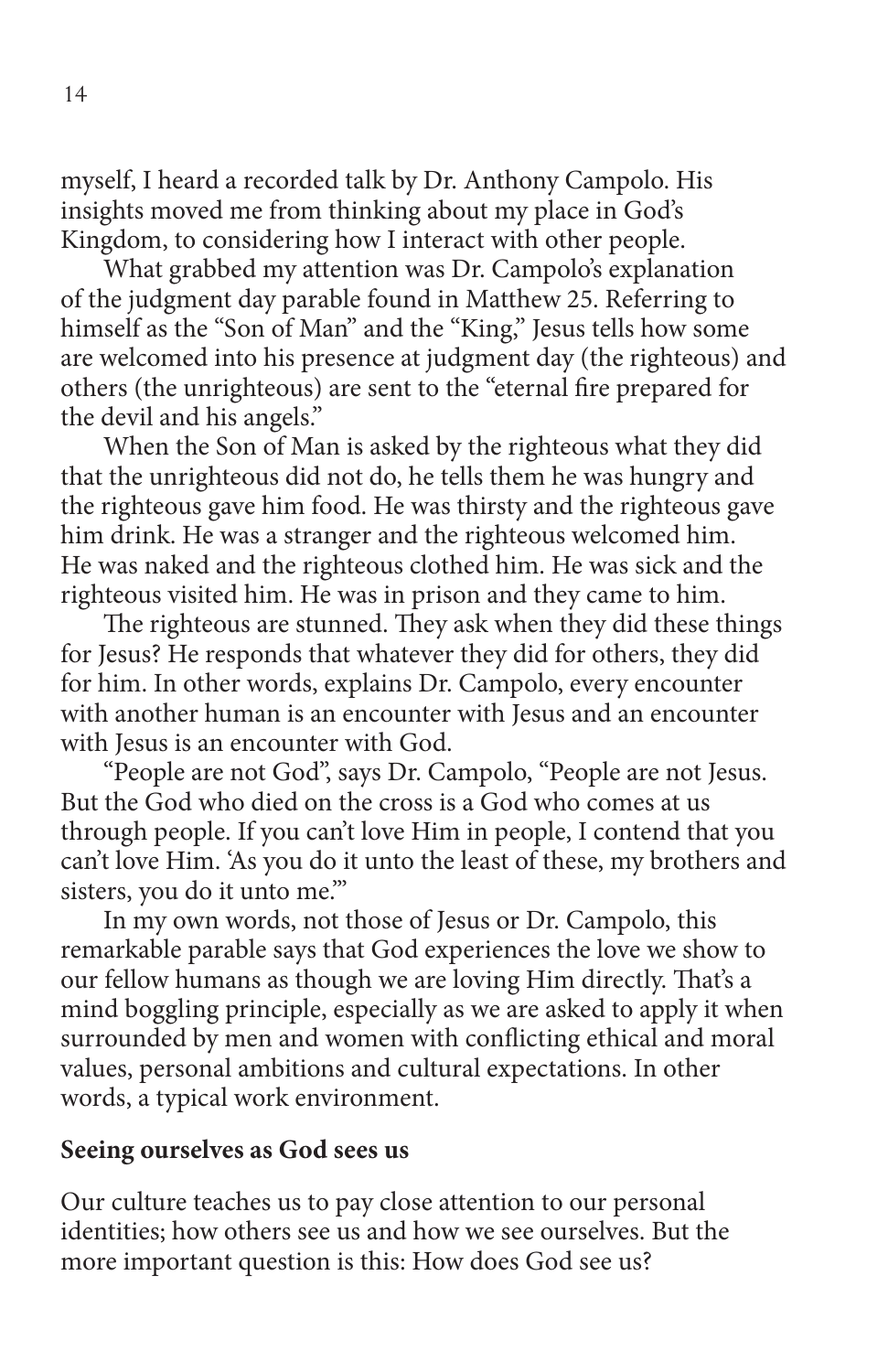When we choose to represent him through how we live, the Apostle Paul compares us to the aroma of a delightful fragrance that carries Christ to everyone who crosses our path: *"But thanks be to God, who in Christ ...spreads the fragrance of the knowledge of him everywhere. For we are the aroma of Christ to God among those who are being saved and among those who are perishing…"* (II Corinthians 2:14-16)

 This description of who we are when standing in the intersection of work, worship and ministry is an identity I can embrace!

We love God during times of personal worship (singing, praying, communion, etc.) and we love him every time we love family members, neighbors, service providers, work associates and everyone else we encounter during the course of our daily activities. Living each day for Christ, we do the good works planned for us, spreading "the fragrance of the knowledge of him everywhere."

## **A contrasting perspective**

The world's viewpoint is quite different from that of a Christ follower. Those who reject Jesus as their Lord and Savior fail to realize that he is the key to understanding who they are and why they exist. As a result, they are forced to find their identities through what the world has to offer.

 Those who are best at accumulating money, power and fame become public heroes and envy or lust often substitute for love. Consider the advertising messages that bombard us daily. Own this luxury car and you will be envied. Drink this beer and you'll be popular. Wear this designer label and you'll attract only the "best" people to you.

 Paradoxically, while greed and selfishness are not seen as virtues by most people, regardless of their spiritual beliefs, the fruits born of such behavior are widely admired.

 Even the language of social interaction and business run counter to Biblical teaching. In the world there are winners and losers, players, heavy hitters and lightweights. Money and power are ways of measuring the value of people, who in most work settings, become objects referred to as "human resources."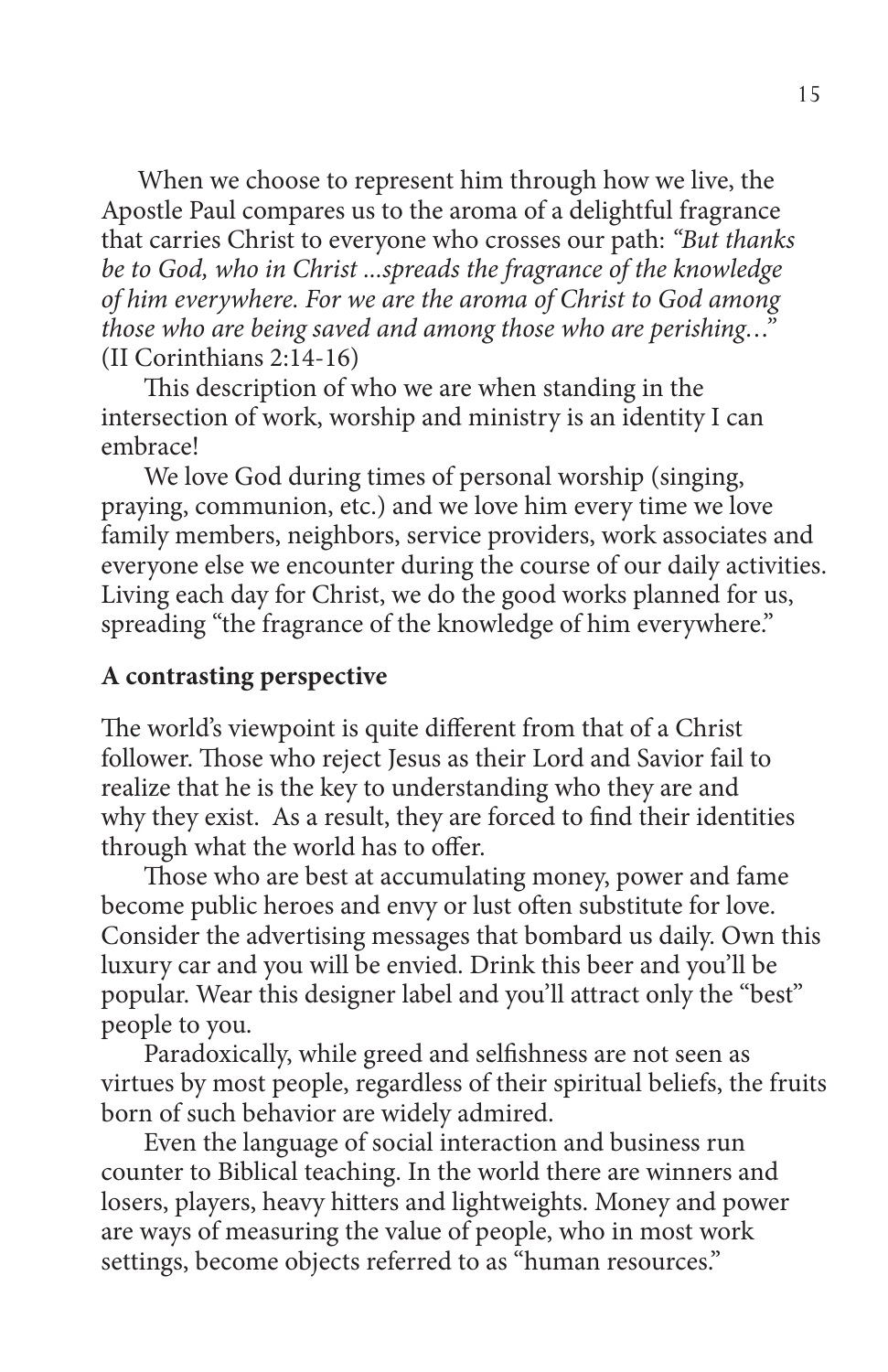In sports, athletes are referred to impersonally as "pieces" by those who buy and sell their services and by the adoring fans who would love to be them.

 In comparison to the world view, Paul exhorts Christ followers to live like this: *"Whatever you do, work at it with all your heart, as working for the Lord, not for men."* (Colossians 3:23)

 And this: "*Do nothing out of selfish ambition or vain conceit, but in humility consider others better than yourselves. Each of you should look not only to your own interests, but also to the interests of others. Your attitude should be the same as that of Christ Jesus: Who, being in very nature God, did not consider equality with God something to be grasped, but made himself nothing, taking the very nature of a servant, being made in human likeness. And being found in appearance as a man, he humbled himself and became obedient to death-- even death on a cross!"* (Philippians 2:3-8)

#### **Inconsistencies between beliefs and practices**

Over the years, I've run across many Christians who know the scriptures inside and out, yet still live as though work, worship and ministry are intended to be three separate categories that rarely, or never, meet.

 Here's an example: During a discussion at a church men's group in California, we were asked to share how we would live differently if we were not Christians. One after another men said they would be the same good guys they'd always been. Like the rich young ruler, they already had the "good" part down. But Jesus doesn't call us to be good. He calls us to be like him, willing servants who love others sacrificially and without reservation.

 Once we commit to following Christ, I don't think it is possible to see other men and women with the same eyes as before. That's the point Jesus makes in Matthew 25. We can't see other person in the same light as before if we look in their eyes and consider that it may be God who is looking back at us.

#### **One foot in the Kingdom, one in the world**

On another occasion, a Christian friend and I disagreed over a common industry practice. It is not at all unusual for a business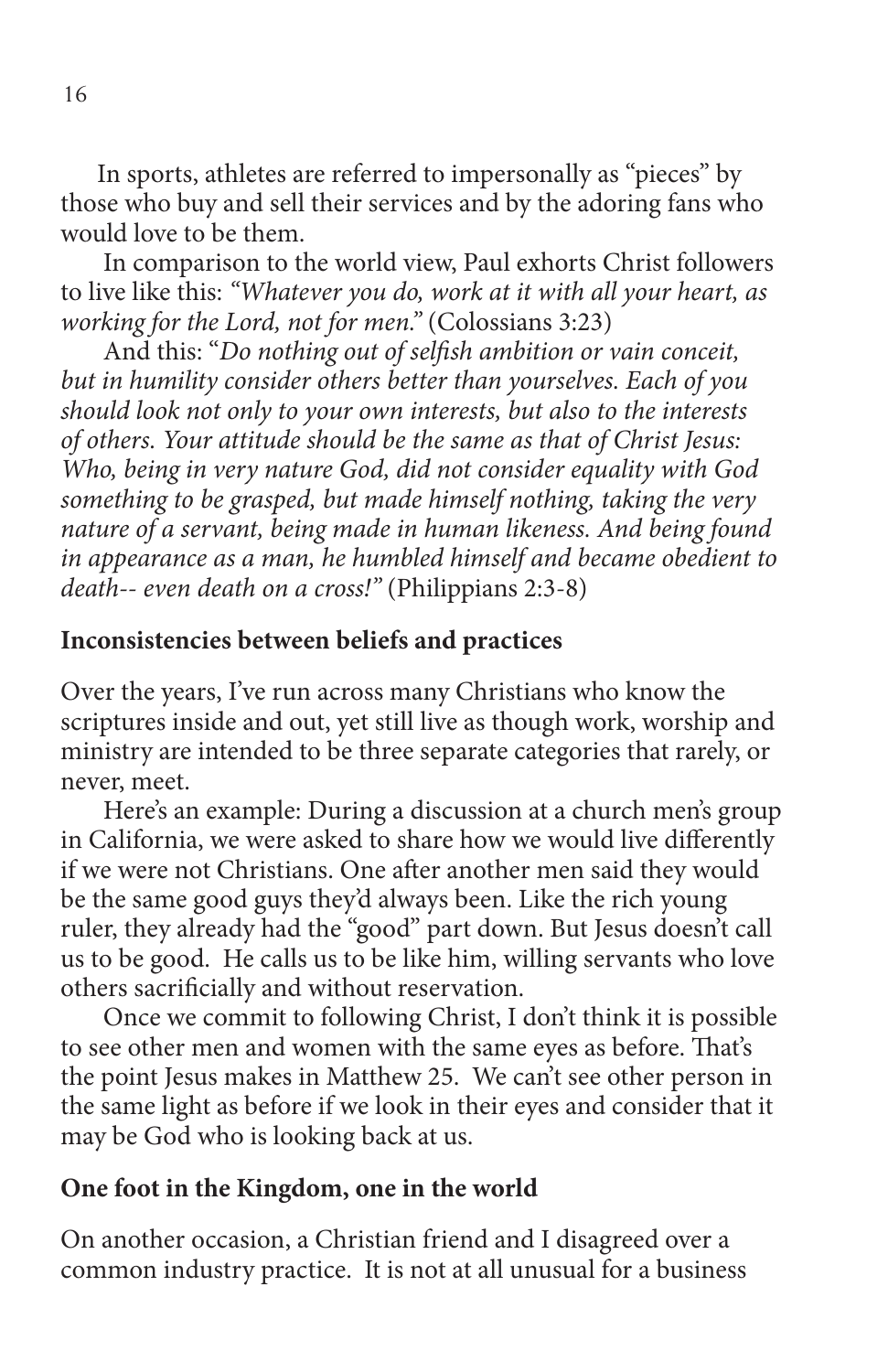to agree to pay for goods and services within 30 days, knowing full well the company has no intention of paying for 45 days, 60 days, or longer. My friend was a senior manager at a high tech giant that had a policy of paying in 60 days, regardless of signing contracts requiring payment upon receipt or within 30 days.

 He argued that breaking a contract to improve a company's cash flow is good business. He didn't feel his work ethics were inconsistent with his faith because he saw work and worship as two separate worlds. In fact, he said I was naive to mix faith with business. As in the previous example, if we see God coming at us through other people, it becomes almost impossible to selfishly enrich ourselves at the expense of others.

 The Book of Acts records that Jesus' first followers learned from him to live in the world without being corrupted by it. As a result of their new and revolutionary lifestyle, his first disciples enjoyed "*…the favor of all the people. And the Lord added to their number daily those who were being saved."* (Acts 2) I wonder what history would say about these first Christians if they had tried to follow Jesus with one foot in the Kingdom and the other in the world?

# **Jesus didn't do do's and don'ts**

I grew up guided by the do's and don'ts taught in a well-meaning but legalistic church. It took a long time to notice that Jesus did not hand down a list of rules and regulations to control us. Instead, he taught principles that effectively change the whole person from the inside out. This is in keeping with the promise of Hebrews 10:16: *"This is the covenant I will make with them after that time (the sacrifice of Jesus), says the Lord. I will put my laws in their hearts, and I will write them on their minds."*

 It wasn't until I turned my eyes away from church-taught do's and don'ts to focus on Jesus that my heart began to change. I found myself losing the desire to keep others at a distance. I became more aware of what was going on in the lives of people God placed in my path each day. I began to look for ways to be helpful and encouraging.

 And I began viewing work as an environment filled with rich potential for ministry, instead of seeing "the daily grind" as a